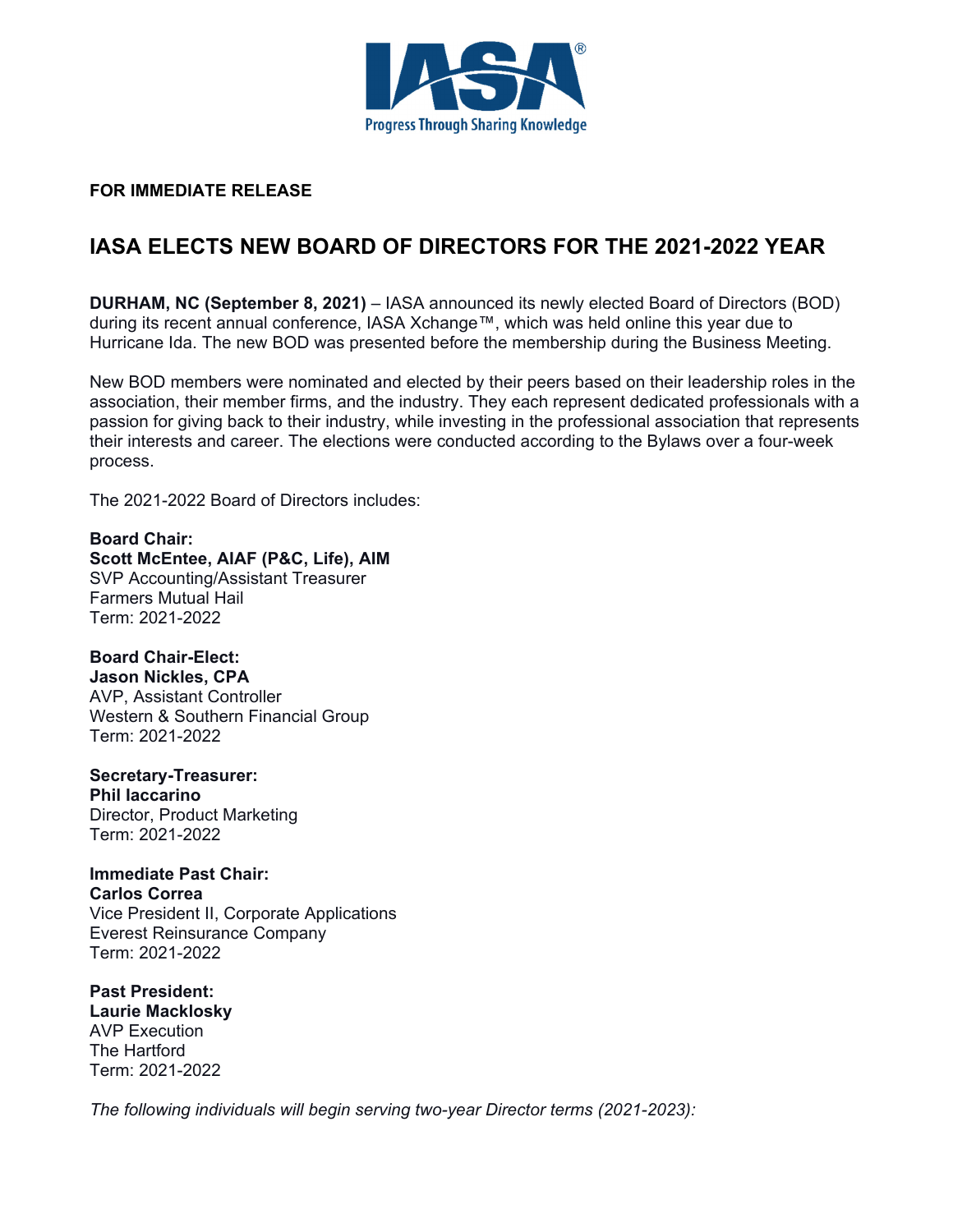**Ryan Hanson, CPA**  VP, Statutory Reporting & Reinsurance Palomar Specialty Insurance Company

**Terry Olejnik, CPA Partner** Plante Moran, PLLC

#### **Rod Van Genderen, CPA**  Operational Risk Program Leader Securian Financial Group, Inc.

*The following individuals are currently serving terms as Directors:* 

**Doug Ramsey, PMP**  VP, Personal Insurance – Technology Travelers Indemnity Co Term: 2021-2022

**Ann Wiesler, CPA, CIPM**  Managing Director Cardinal Investment Advisors, LLC Term: 2021-2022

### **Kerry Crockett, MBA, CAE, CMP, DES** *(Ex-Officio)*

Chief Executive Officer IASA

"We are excited to install the new Board," stated Kerry Crockett, MBA, CAE, CMP, DES, CEO of IASA. "This is an exciting time for IASA, as we recently redefined the association's mission, vision, and values to better position the association and its members for the future. The new BOD will have an integral part in implementing the new vision."

The term for the new BOD ends June 8, 2022.

### **About IASA**

For almost 100 years, IASA -- a non-profit  $501(c)(3)$  -- has served as the trusted source for knowledge and innovation that guides the community of insurance professionals. IASA fosters an environment of selfless engagement, inclusivity, and conviction, advancing careers and personal growth for its members and constituents. It produces the best education and learning opportunities in an open and sharing environment through exceptional leadership that promotes excellence, collaboration, innovation, and community engagement. Its community roots, consisting of thousands of members and insurance constituents, in addition to 24 national chapters, runs deep with a mission to accelerate professional growth to shape, influence, elevate and strengthen the insurance industry. Its vision is to be the definitive source of trusted knowledge, credible collaboration, and common business interests, that drives future industry innovation through the practice and alliance of insurance professionals. To find out more about IASA, visit the website at www.iasa.org.